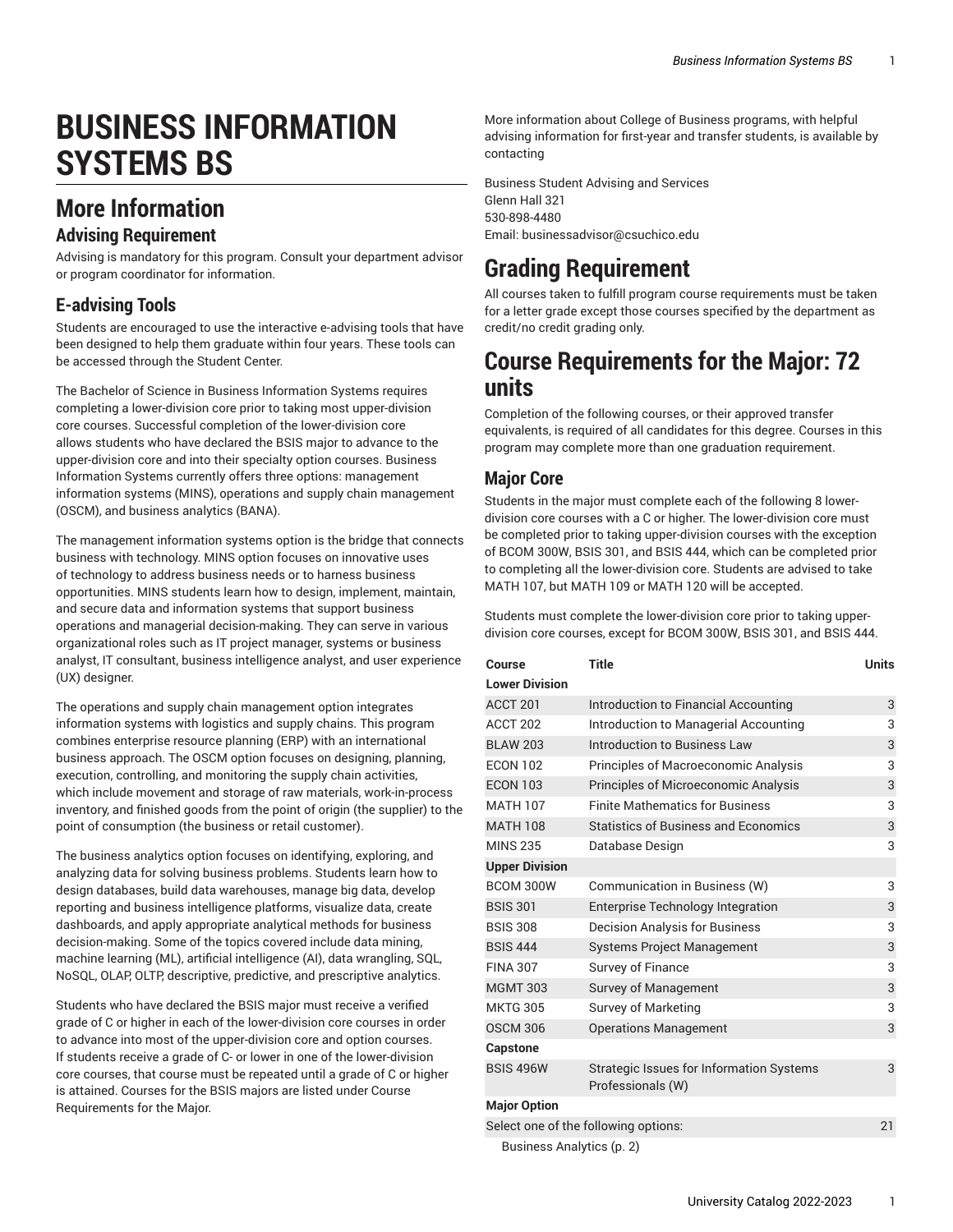| <b>Total Units</b> |                                               | 72 |
|--------------------|-----------------------------------------------|----|
|                    | Operations and Supply Chain Management (p. 2) |    |
|                    | Management Information Systems (p. 2)         |    |

### **Major Option Course Requirements**

Students must select one of the following options for completion of the major course requirements.

#### <span id="page-1-0"></span>**Business Analytics Option: 21 units**

| Course             | Title                                                                        | <b>Units</b> |
|--------------------|------------------------------------------------------------------------------|--------------|
| <b>BSIS 460</b>    | Data Analytics                                                               | 3            |
| <b>MINS 335</b>    | <b>Database Application Development</b>                                      | 3            |
| <b>MINS 526</b>    | Business Intelligence and Data Warehousing:<br>Design and Development        | 3            |
| <b>MINS 546</b>    | E-Commerce and Cloud Computing in Business                                   | 3            |
|                    | Select nine units from the following:                                        | 9            |
| <b>BADM 389</b>    | Internship in Business Admin                                                 |              |
| <b>BSIS 320</b>    | <b>Computational Business Analysis and</b><br>Programming                    |              |
| <b>BSIS 420</b>    | <b>Enterprise Resource Planning: Systems</b><br><b>Configuration and Use</b> |              |
| <b>BSIS 499</b>    | Special Problems <sup>1</sup>                                                |              |
| <b>MGMT 456</b>    | <b>Entrepreneurial Analytics</b>                                             |              |
| <b>MINS 350</b>    | <b>Business Systems Analysis</b>                                             |              |
| <b>MINS 498</b>    | Special Topics in Management Information<br>Systems                          |              |
| <b>MINS 535</b>    | Database Administration                                                      |              |
| <b>MINS 536</b>    | Security and Privacy Issues in Information<br>Technology                     |              |
| <b>OSCM 440</b>    | Supply Chain Management                                                      |              |
| <b>OSCM 441</b>    | Purchasing and Global Sourcing                                               |              |
| OSCM/MKTG<br>471   | Distribution Systems and Channel Management                                  |              |
| <b>Total Units</b> |                                                                              | 21           |

<sup>1</sup> Must be taken for 3 units.

#### <span id="page-1-1"></span>**Management Information Systems Option: 21 units**

Advising is mandatory to understand class sequencing and prerequisite requirements.

| Course                               | Title                                                          | Units |
|--------------------------------------|----------------------------------------------------------------|-------|
| <b>BSIS 420</b>                      | Enterprise Resource Planning: Systems<br>Configuration and Use | З     |
| <b>MINS 325</b>                      | <b>Business Programming</b>                                    | 3     |
| <b>MINS 335</b>                      | <b>Database Application Development</b>                        | 3     |
| <b>MINS 346</b>                      | Data Communications and Networking                             | 3     |
| <b>MINS 350</b>                      | <b>Business Systems Analysis</b>                               | 3     |
| Select six units from the following: |                                                                | 6     |
| <b>BADM 389</b>                      | Internship in Business Admin                                   |       |
| <b>CINS 465</b>                      | Web Programming Fundamentals                                   |       |
| <b>MINS 446</b>                      | Distributed Systems Management                                 |       |
| <b>MINS 498</b>                      | Special Topics in Management Information<br><b>Systems</b>     |       |

| <b>MINS 522</b>    | <b>Enterprise Resource Planning: Systems</b><br>Administration        |  |
|--------------------|-----------------------------------------------------------------------|--|
| <b>MINS 523</b>    | Enterprise Resource Planning: System<br><b>Administration 2</b>       |  |
| <b>MINS 526</b>    | Business Intelligence and Data Warehousing:<br>Design and Development |  |
| <b>MINS 535</b>    | Database Administration                                               |  |
| <b>MINS 536</b>    | Security and Privacy Issues in Information<br>Technology              |  |
| <b>MINS 537</b>    | Information Storage and Management                                    |  |
| <b>MINS 546</b>    | E-Commerce and Cloud Computing in Business                            |  |
| <b>Total Units</b> |                                                                       |  |

 $<sup>1</sup>$  Must be taken for 3 units.</sup>

#### <span id="page-1-2"></span>**Operations and Supply Chain Management Option: 21 units**

| Course                               | <b>Title</b>                                                          | <b>Units</b> |
|--------------------------------------|-----------------------------------------------------------------------|--------------|
| <b>OSCM 440</b>                      | Supply Chain Management                                               | 3            |
| <b>OSCM 441</b>                      | <b>Purchasing and Global Sourcing</b>                                 | 3            |
| <b>OSCM 442</b>                      | <b>Production Planning and Inventory Control</b>                      | 3            |
|                                      | OSCM/AMAR 451 Quality Management                                      | 3            |
|                                      | OSCM/MKTG 471 Distribution Systems and Channel Management             | 3            |
| Select six units from the following: |                                                                       | 6            |
| <b>BADM 389</b>                      | Internship in Business Admin                                          |              |
| <b>BLAW 414</b>                      | Labor Law and Collective Bargaining                                   |              |
| <b>MGMT 443</b>                      | Organizational Design and Change                                      |              |
| <b>MGMT 445</b>                      | <b>International Management</b>                                       |              |
| <b>MGMT 470</b>                      | <b>Business Dynamics</b>                                              |              |
| <b>MINS 335</b>                      | <b>Database Application Development</b>                               |              |
| <b>MINS 350</b>                      | Business Systems Analysis                                             |              |
| <b>MINS 526</b>                      | Business Intelligence and Data Warehousing:<br>Design and Development |              |
| <b>OSCM 489</b>                      | Intern/Cooperative Education <sup>1</sup>                             |              |
| <b>OSCM 498</b>                      | Special Topics in Supply Chain Management                             |              |
| Total Units                          |                                                                       |              |

<sup>1</sup> Must be taken for 3 units.

### **Honors in the Major**

Honors in the Major is a program of independent work in your major. It requires 6 units of honors course work completed over two semesters.

The Honors in the Major program allows you to work closely with a faculty mentor in your area of interest on an original performance or research project. This year-long collaboration allows you to work in your field at a professional level and culminates in a public presentation of your work. Students sometimes take their projects beyond the University for submission in professional journals, presentation at conferences, or academic competition. Such experience is valuable for graduate school and professional life. Your honors work will be recognized at your graduation, on your permanent transcripts, and on your diploma. It is often accompanied by letters of commendation from your mentor in the department or the department chair.